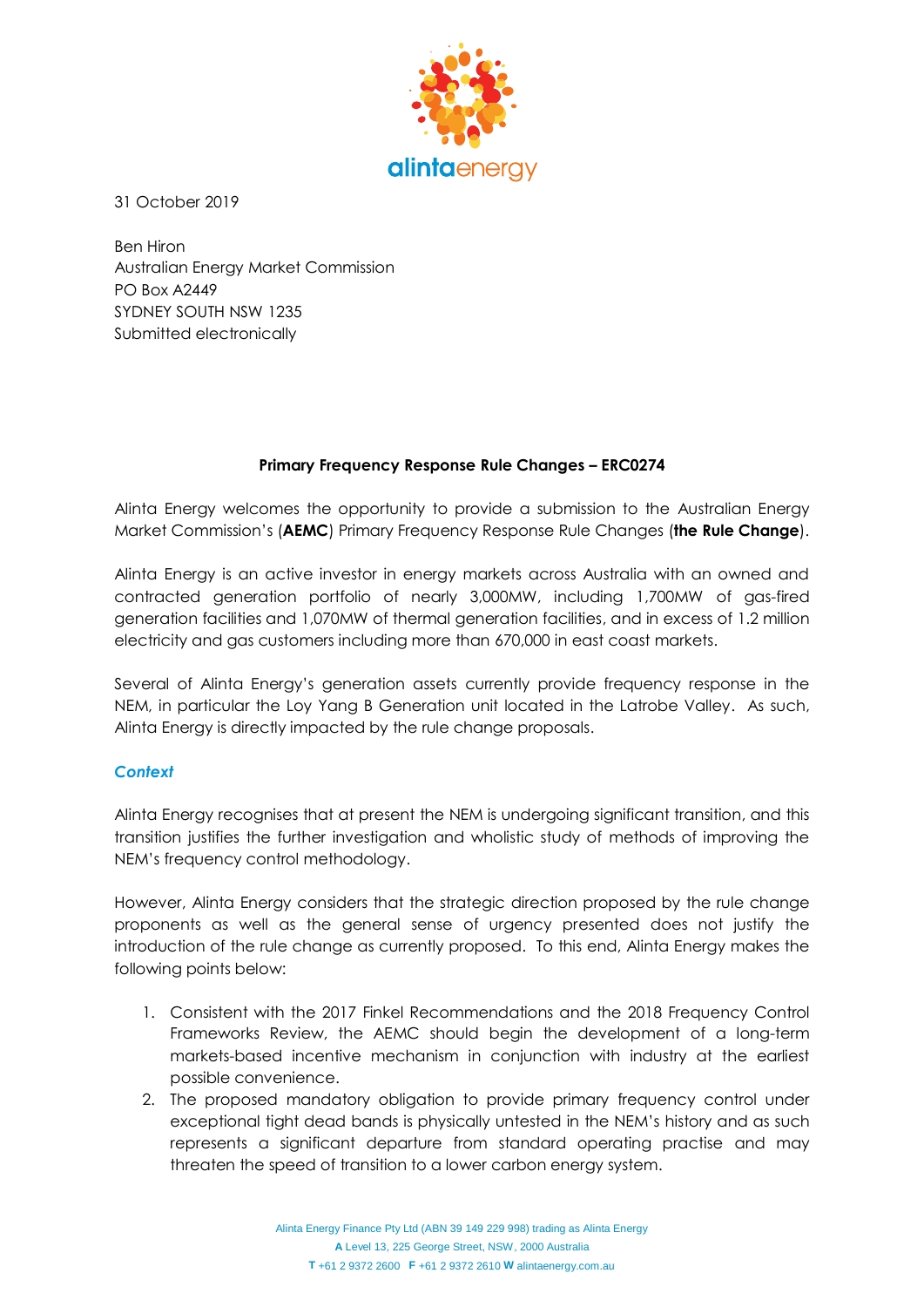

- 3. The proposal to obligate the provision of primary frequency control is contrary to the market-based philosophy which underpins the NEM. As such if the rule change is introduced, a sunset clause should be included to unwind the mandatory obligation after a sufficient period to allow a market-based mechanism to be implemented.
- 4. In the absence of a market-based mechanism, contracted and / or regulated payment options for any service provided must be fully explored by the AEMC prior to implementation.
- 5. Any exemption criteria must be drafted precisely to ensure appropriate definitions exist which methodically outline a stringent criterion to whom exemptions can apply and under what specific grounds.
- 6. The proposed timeframes for >200MW generators to undertake and complete selfassessments are unreasonably short and require further consideration given the large, complex nature of thermal generating assets. Implementation timing also needs to be well coordinated across each region of the NEM to ensure that the first Units to comply are not unfairly impacted by a lengthy implementation phase.

These points and others are further explored in detail below.

### *Long Term Market Solution is required*

The NEM's existing market framework does not readily facilitate or value the kind of frequency control AEMO considers necessary to keep the NEM in a secure and reliable operating state. This is because at present the market has not yet valued or determined the appropriate level of primary frequency control which is required.

One solution would be to determine this value in a market, which would subsequently allow market participants to create revenue certainty and underwrite investments in the provision of this service. However, in the absence of such a proposal, the rule proponents proposed solution is to mandate the provision of primary frequency control through a rules-based requirement. This proposal is fundamentally at odds with the underlying markets-based philosophy of the NEM.

At present frequency control is a service which can be provided by different generator types, at significantly different levels of response rates, some multidirectional others unidirectional. Different generators also face vastly different costs associated with the provision of the service. This implies that some generators are intrinsically more suitable to provide primary frequency control than others, implying that the service is bespoke and requires the creation of a competitive market to determine an appropriate value.

As such, the proposal to mandate the provision of this service will in affect create a perverse situation whereby those generator types which are perhaps best placed to respond will be penalised and those generators who are worst placed to respond will be treated the same for the provision of a potentially inferior level of service.

Whilst in the next 2-year time horizon a mandated solution may arrest the NEM's frequency control issues in the very short term, in the very foreseeable future it will undermine the investment value proposition of the exact services the NEM fundamentally needs to invest in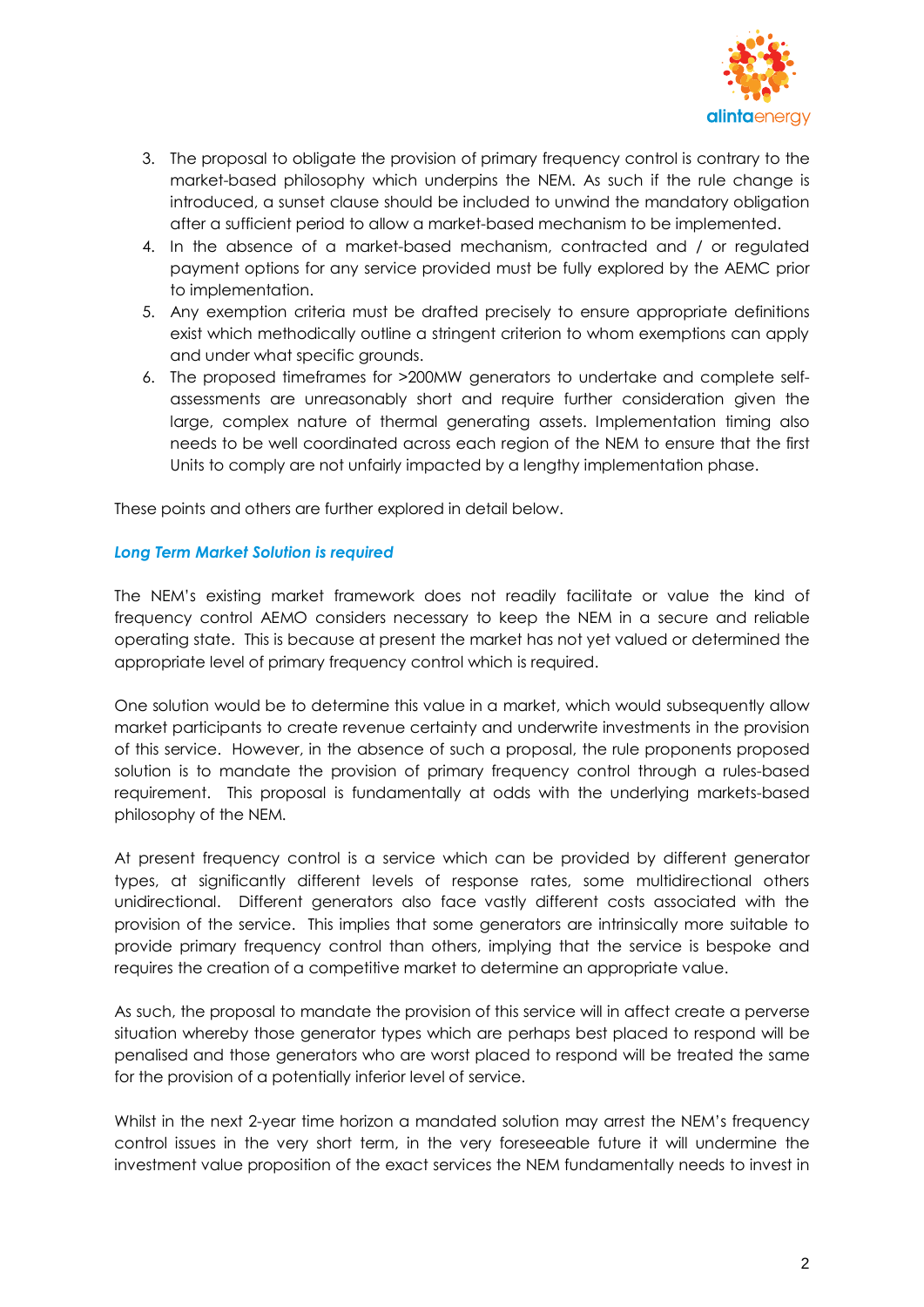

to provide long-term frequency support to the NEM. The NEM is currently failing to reward the essential physical services it needs in order to minimise the long-term costs to consumers, this proposal in its current form prolongs this known and growing problem.

As such, Alinta Energy recommends the AEMC use this rule change to direct AEMO to begin the process of determining the efficient frequency control envelope for the NEM and subsequently begin the process of establishing the design and optimisation of a marketbased response to procure to the defined frequency requirement. The establishment of markets-based solution will deliver the appropriate frequency response at lowest price, which is in the long-term interest of consumers in the NEM.

## *Proposed Deadband Settings are Physically Untested in NEM's History*

The proposal to obligate frequency control to a ±15mHz dead band setting is unreasonably tight and is physically untested in the NEM's history. In Alinta Energy's view implementing abruptly such a narrow dead band would introduce several risks that may have unintended implications to the secure and reliable operating state of the NEM and undermine current planned investments that support higher renewables penetration. For example, planned improvements in flexibility (low load operation and fast ramping) of large thermal generators would be undermined by such a rule change. The lack of thorough risk assessment, quantifiable technical analysis and other supporting information demonstrating due consideration of these potential consequences is of concern to industry participants.

An alternative approach to the proposed "hard cutover" proposal would be to progressively implement an ordered reduction in dead band settings over a period of 12-18 months (at a minimum) in order to progressively monitor the performance of frequency of the NEM.

This approach would allow the market to methodically determine the efficient dead band settings to alleviate frequency concerns, at the least cost to the NEM. It also provides the least "risky" solution to guard for the NEM's safe and reliable operating state. In the absence of a markets-based solution, this would be a preferable option than obligating the service.

#### *Sunset Clause*

Alinta Energy considers that the strategic direction proposed by the rule change proponents as well as the general sense of urgency presented in the proposal does not justify the introduction of the ERC0274 in its current format at this time. Nonetheless, if an AEMC decision is made to implement the rule proposal, then Alinta Energy recommends that a sunset clause is developed which rescinds the mandatory obligation after a period of two years. This two-year period would provide ample time to develop a markets-based solution which will provide a sustainable and long-term solution to arresting frequency concerns within the NEM.

It is worth noting that the industry holds strong concerns that if ERC0274 is implemented into perpetuity then the urgency to provide a long-term solution to frequency control issues in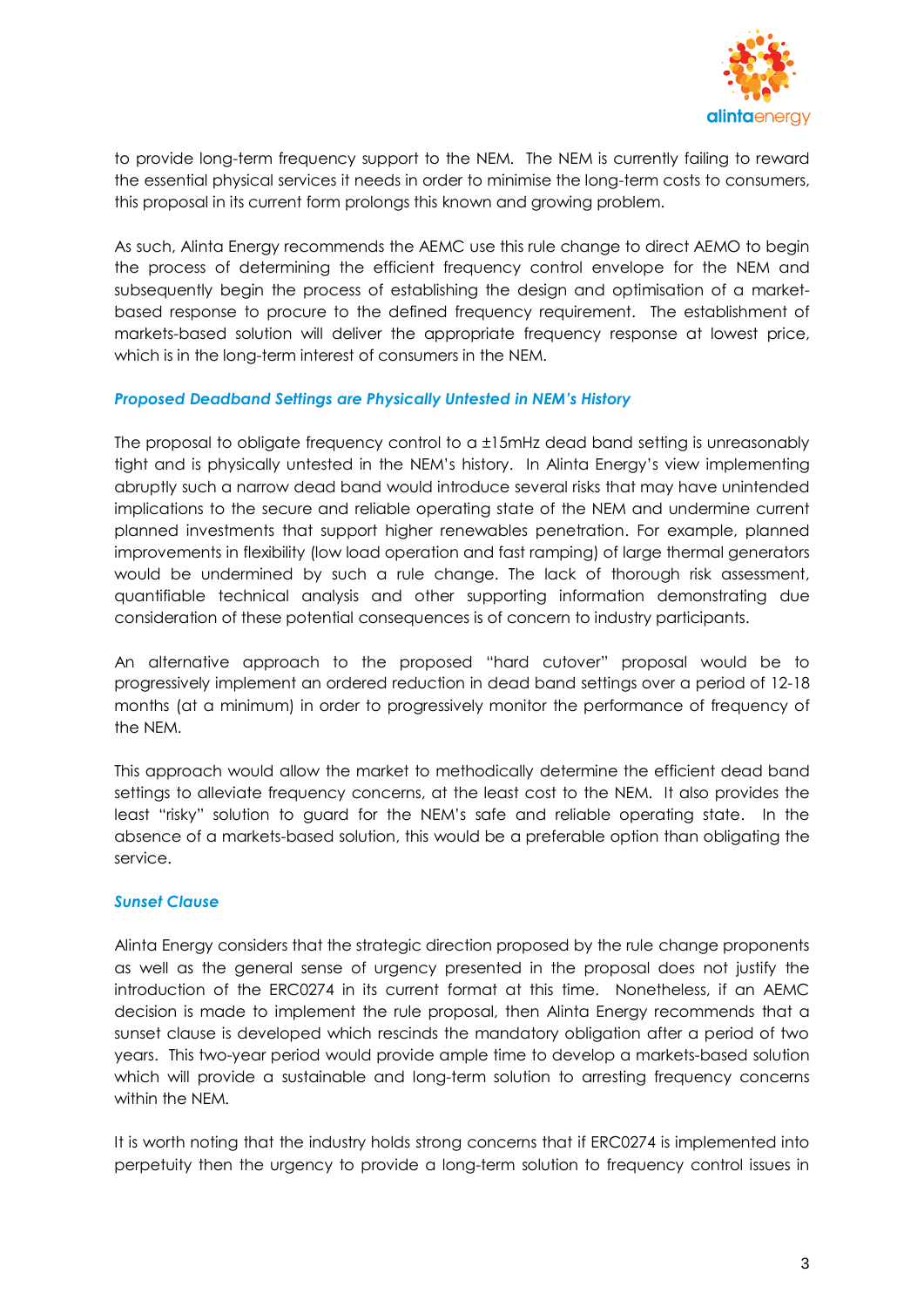

the NEM will ease in the short term, until the time that another thermal plant retires. At that point in the near future, it is highly likely that future issues regarding primary frequency control will be significantly worse, as there will be less plant to physically obligate to the provide the service.

In order to prevent such a situation occurring, Alinta Energy considers the AEMC should introduce a sunset clause, in conjunction with a direction to develop a long-term sustainable market solution.

### *Compensation for Services Provided*

If an AEMC decision is made to implement the rule proposal, then Alina Energy is firmly of the view that a compensation regime for the frequency control services provided is fundamentally required.

In this regard, Alinta Energy notes the proposal for Generators to submit claims to AEMO for the reimbursement of costs associated with changes to its plant to provide frequency control in line with the proposed obligatory requirement. Alinta Energy is broadly supportive of this element of the proposal.

Nonetheless, the absence of ongoing compensation for frequency services provided in the form of a markets-based mechanism must be addressed by the AEMC. The provision of frequency control involves costs on plant and general wear and tear. The provision of these services deteriorates the operating life of units and unavoidably requires an additional level of maintenance costs. These costs could vary greatly depending on the dead band frequency ultimately set.

Alinta Energy would encourage the AEMC to consider what forms of ongoing compensation for services provided could be utilised to provide renumeration to generators, some identifiable options include:

- Ancillary tender arrangements similar to SRAS and NSCAS services
- RERT type contractual arrangements
- A form of regulated payment which is determined by the AER. These regulated payments were the typical method of compensation for generators in various states before the construction of the NEM

## *Exemption Clause*

Alinta Energy notes the proposed rule recognises that some generators may not be inherently capable of providing PFR and so may need to seek exemption from the requirements stipulated. The Primary exemption criteria is currently set out as:

*"A plant may be eligible for exemption from the PFRR if it cannot be modified, or requires significant augmentation, to provide PFR."*

Alinta Energy agrees in principle with an exemption criterion in some format existing for certain plant type when it is uneconomic to provide primary frequency control.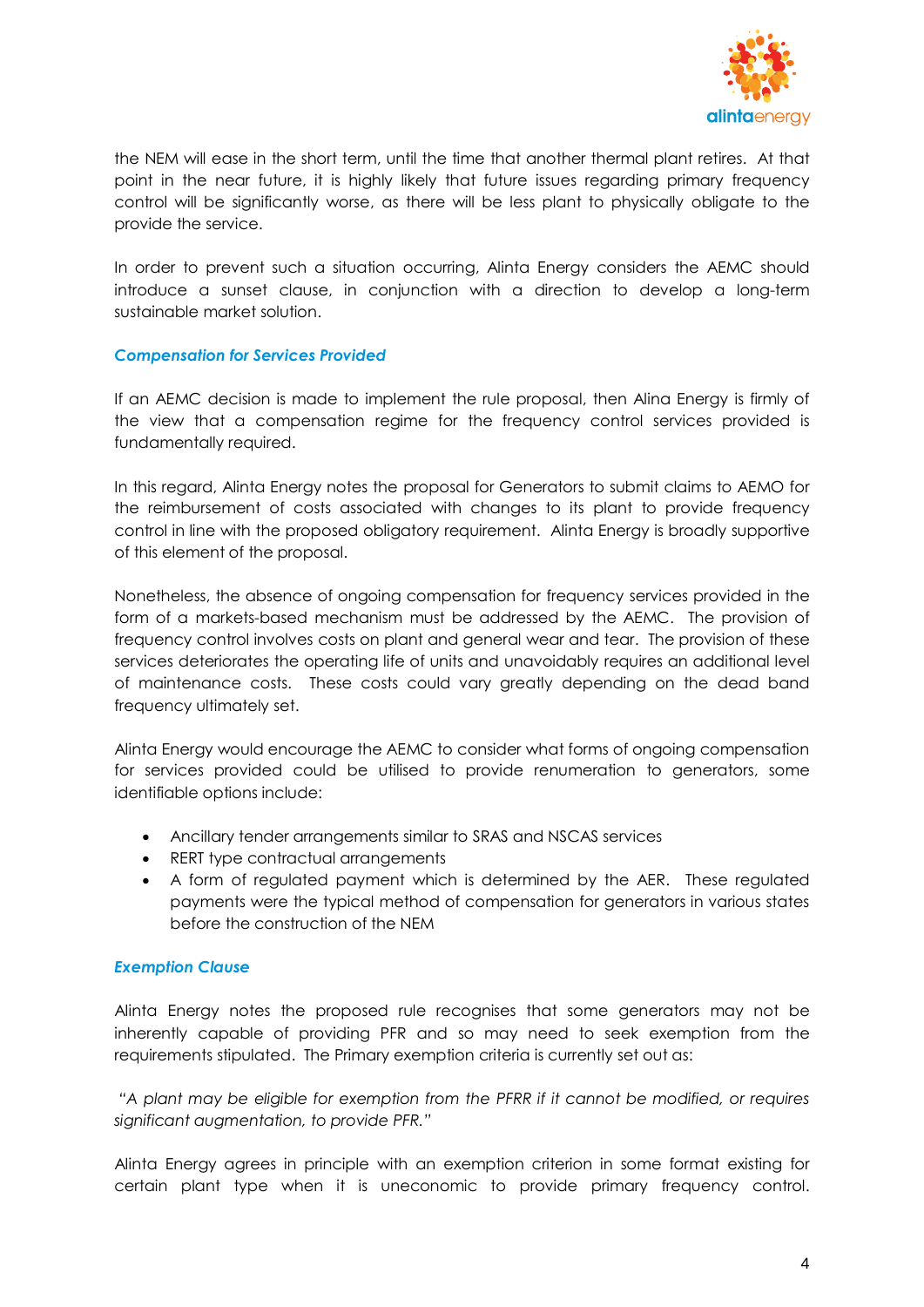

Nonetheless, Alinta Energy has concerns that a broadly defined exemption criteria, or one that gives AEMO significant discretion in its application would significantly risk departing from a technology neutral approach.

A situation could potentially arise, whereby exemptions are granted for certain technology types on economic grounds, leaving a significantly smaller pool of generators which whom the obligation pertains to, and in turn significantly raising the costs of wear and tear on these obligated units. Again, the construction of a markets-based incentive mechanism would avoid the complexity in obligating a service provision from technology types which fundamentally provide frequency control services unequally.

As such, Alinta Energy would urge the AEMC to ensure any exemption criteria must be drafted precisely to ensure appropriate definitions exist which methodically outline a stringent criterion to whom exemptions can apply and under what specific grounds and include a 'Regional exemption MW threshold' at which the obligation on remaining participants in the region to comply with the mandatory rule would cease to apply.

### *General Timeframes*

As currently drafted, the rule proposal obligates generators with a nameplate capacity rating greater than 200MW to undertake a self-assessment process to be completed within 60 business days from commencement of the rule change followed by a process of dialogue and proposed implementation timeframes with AEMO.

In Alinta Energy's view these proposed time frames are impractically short and require further consideration. The provision of frequency control services is a highly specialised engineering service which is typically provided by a select number of experts NEM wide. Many generators require external consultants for the provision of these services. Given this rule proposal is a regulatory obligation, proposed under exceptionally tight timeframes, there is a high likely hood any external consulting services will be in high demand from all generators in the NEM at the exact same time, and as such will be subject scarcity pricing(which ultimately will be passed on in the form of higher prices).

In Alinta Energy's experience, generation plant operation and maintenance work follows a pre-defined long term operating plan which is set and approved at the board level, years in advance. The practical task of scheduling engineering feasibility studies, undertaking risk assessments, doing testing and physically making changes to generation plant takes significant time. For these reasons the proposed 60-day self-assessment process is unrealistic.

Again, Alinta Energy would encourage consideration of an alternative approach to the proposed "hard cutover" proposal. A progressively implemented and ordered reduction in dead band settings over a period of 12-18 months (at a minimum) in order to progressively monitor the performance of frequency of the NEM appears a more appropriate solution. In addition, timing of every dead-band change needs to be well coordinated to ensure Units that implement changes first are not unfairly disadvantaged by having to provide more onerous primary frequency control over a potentially lengthy transitional period.